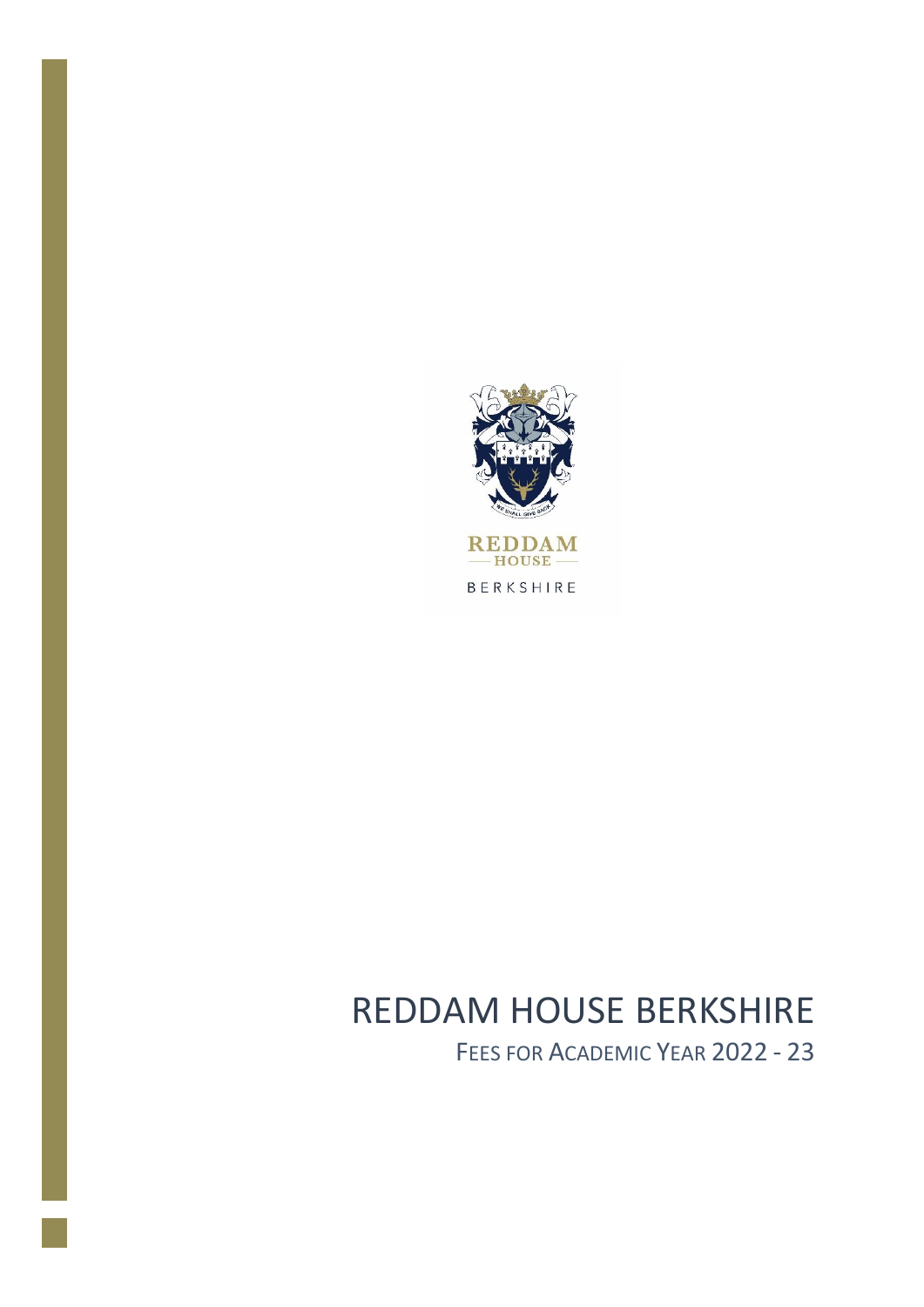## *CONTENTS*

| <b>Junior Day Students</b>                      | Page 2 |
|-------------------------------------------------|--------|
| Middle and Senior Day or Boarding Students      | Page 4 |
| Definition of UK, EU and International Students | Page 6 |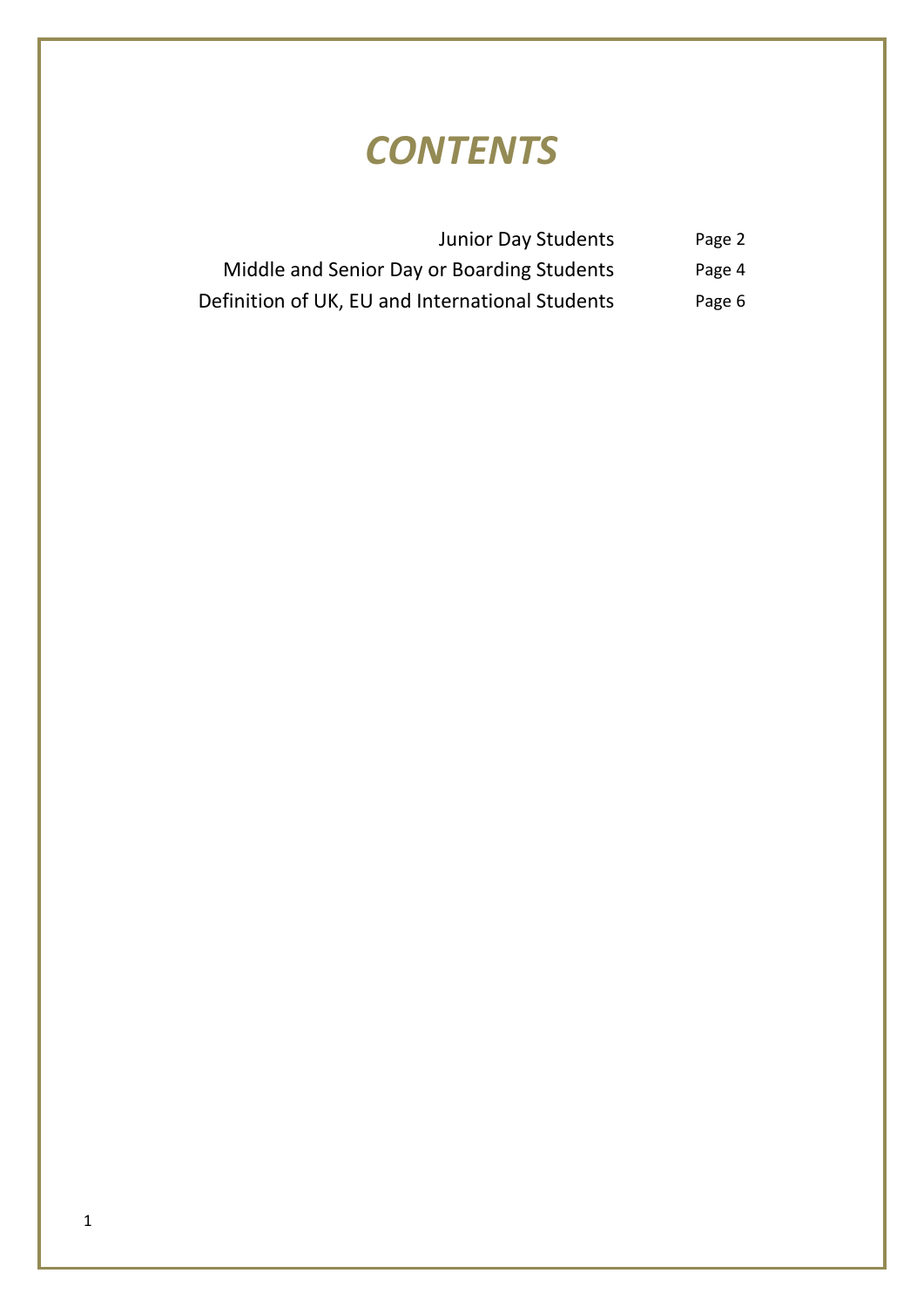## *JUNIOR DAY STUDENTS*

#### *SCHEDULE OF FEES - 2022/23*

| <b>JUNIOR SCHOOL DAY FEES</b>   |        |  |
|---------------------------------|--------|--|
| <b>Reception, Years 1 and 2</b> | £4.002 |  |
| Year 3                          | £4.613 |  |
| Years 4 to 6                    | £5,035 |  |

| <b>EXTENDED HOURS AND FLEXIBLE BOARDING OPTIONS - DAILY CHARGES</b> |                  |
|---------------------------------------------------------------------|------------------|
| Junior School Breakfast (8:00 - 8:30)                               | £4.50            |
| Junior School Tea & Play (17:00 - 18:00)                            | £7.00            |
| Years 4-6: Early Breakfast (7:30 - 8:00)                            | £5.50            |
| Years 4-6: Supper only (18:00 - 18:30)                              | £8.50            |
| Years 4-6: Supper & Study (18:00 - 20:30)                           | £16.50           |
| Years 4-6: Flexible boarding $(18:00 - 8:00)$                       | £85.00 per night |

| <b>JUNIOR SCHOOL WEEKLY BOARDING FEES</b> |        |
|-------------------------------------------|--------|
| Years 4 to 6                              | £8.397 |
|                                           |        |

| <b>JUNIOR SCHOOL FULL BOARDING FEES</b> |        |
|-----------------------------------------|--------|
| Years 4 to 6                            | £9.882 |

| <b>ACADEMIC SUPPORT CHARGES</b>                               |                            |
|---------------------------------------------------------------|----------------------------|
| Junior or ELS School individual support session (half lesson) | £23.00                     |
| Junior or ELS school group support session (half lesson)      | £20.00                     |
| Additional EAL individual support session (full lesson)       | £54.00                     |
| Intensive English Support Package for non-native speakers     | £625 per term (compulsory) |

#### **MUSIC TUITION**

**Music lessons are available on a wide range of instruments from peripatetic teachers who will submit their own invoices, which should be paid directly to them.**

#### **ACTIVITIES AND CLUBS**

**Some extra-curricular activities attract an additional charge and are either billed in advance, termly in arrears, or in some cases paid direct to the provider.**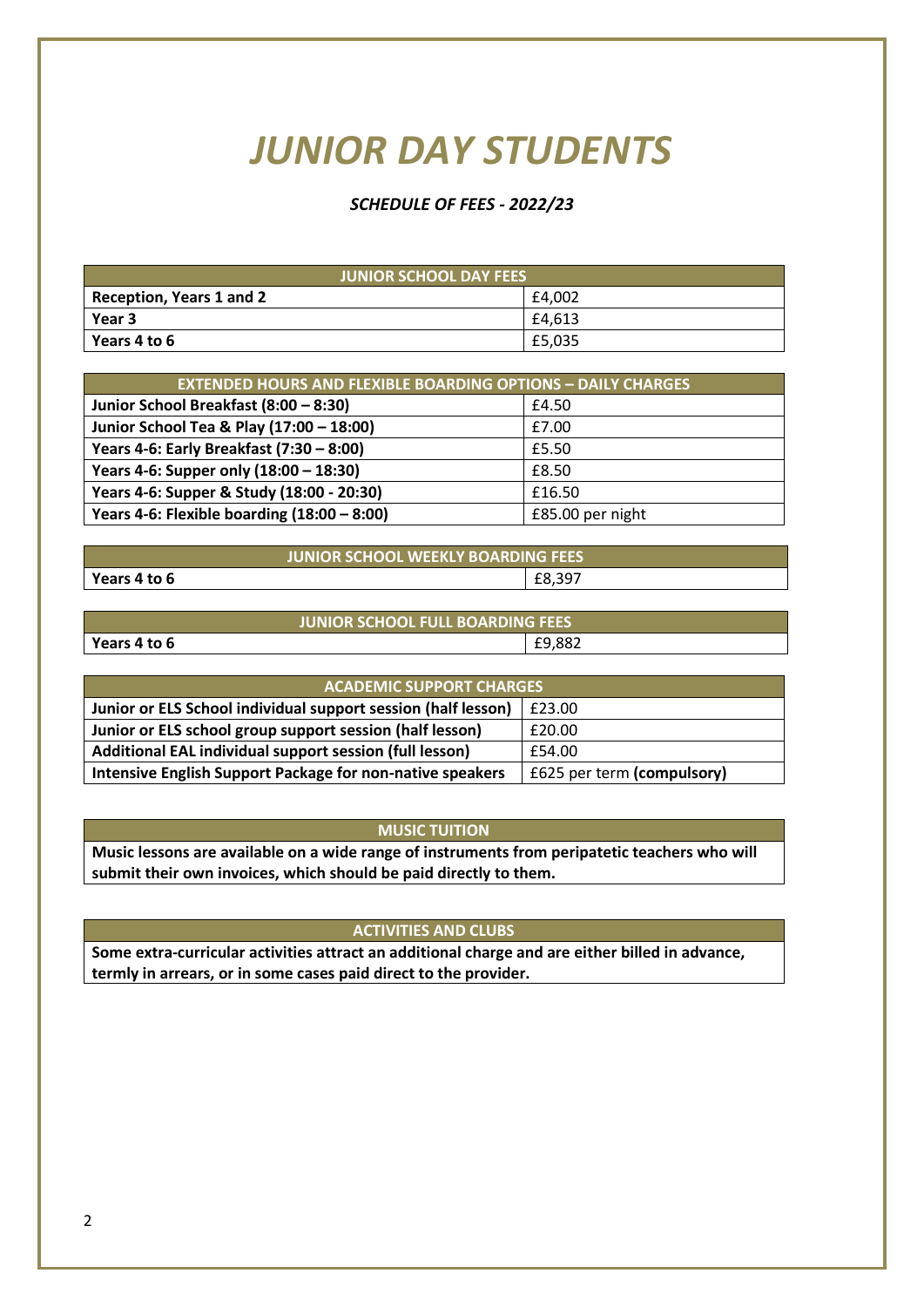#### *NOTES:*

- All fees for each Term are due and payable as cleared funds before the commencement of the School Term to which they relate. Late fees, the rate of interest charged will be at up to 1.5% per month accruing on a daily basis and will be applied to all overdue accounts.
- The above fees are inclusive of some stationery, lunches, snacks and Personal Accident Insurance. Where a child is in receipt of a scholarship, or financial assistance, the discount will be applied excluding the cost of lunches and Insurance. For the academic year 2022/23 this amount is £355 per term.
- For UK Nationals, on registering your child, a registration fee of £100 is requested and a deposit of £500 is required to accept the offered place.
- For EU Nationals, on registering your child, a registration fee of £100 is requested and a deposit of £1000 for day students is required to accept the offered place.
- For International students on registering your child, a registration fee of £100 is requested and a deposit of a term's fees is required to accept the offered place. Should a Tier 4 Visa be required, a payment of fees in advance will be required. Please contact the Registrar for more details.
- Parents with more than one child in the school will qualify for a sibling discount of 5% for the second child and the third and subsequent children will receive a 10% discount.
- Flexi boarding charges do not provide for laundry services.
- Extended Hours sessions and ad hoc boarding require a minimum of 48 hours' notice, and these may sometimes be billed in arrears.
- A term's notice is required for a change from regular boarding to day status, otherwise the boarding fee will be charged for the remainder of the term.
- Rechargeable extras include additional charges which will be made for some school textbooks, educational trips, instrumental lessons, learning support and some after school activities.
- Childcare vouchers can be used for all fees for children below five years of age, and hours outside of the core day for children up to their  $16<sup>th</sup>$  birthday.
- INTERNATIONAL STUDENTS We operate an inclusive EAL fee structure to ensure that our International Students receive the best start to their studies in the UK. Non-native speakers will be required to undertake our intensive English Support Lessons until their English is of the level required for study at the appropriate age. These are group lessons and take place up to 4 times per week as needed. Additional individual lessons are available at extra cost.
- Please refer to the Parent Contract for full information.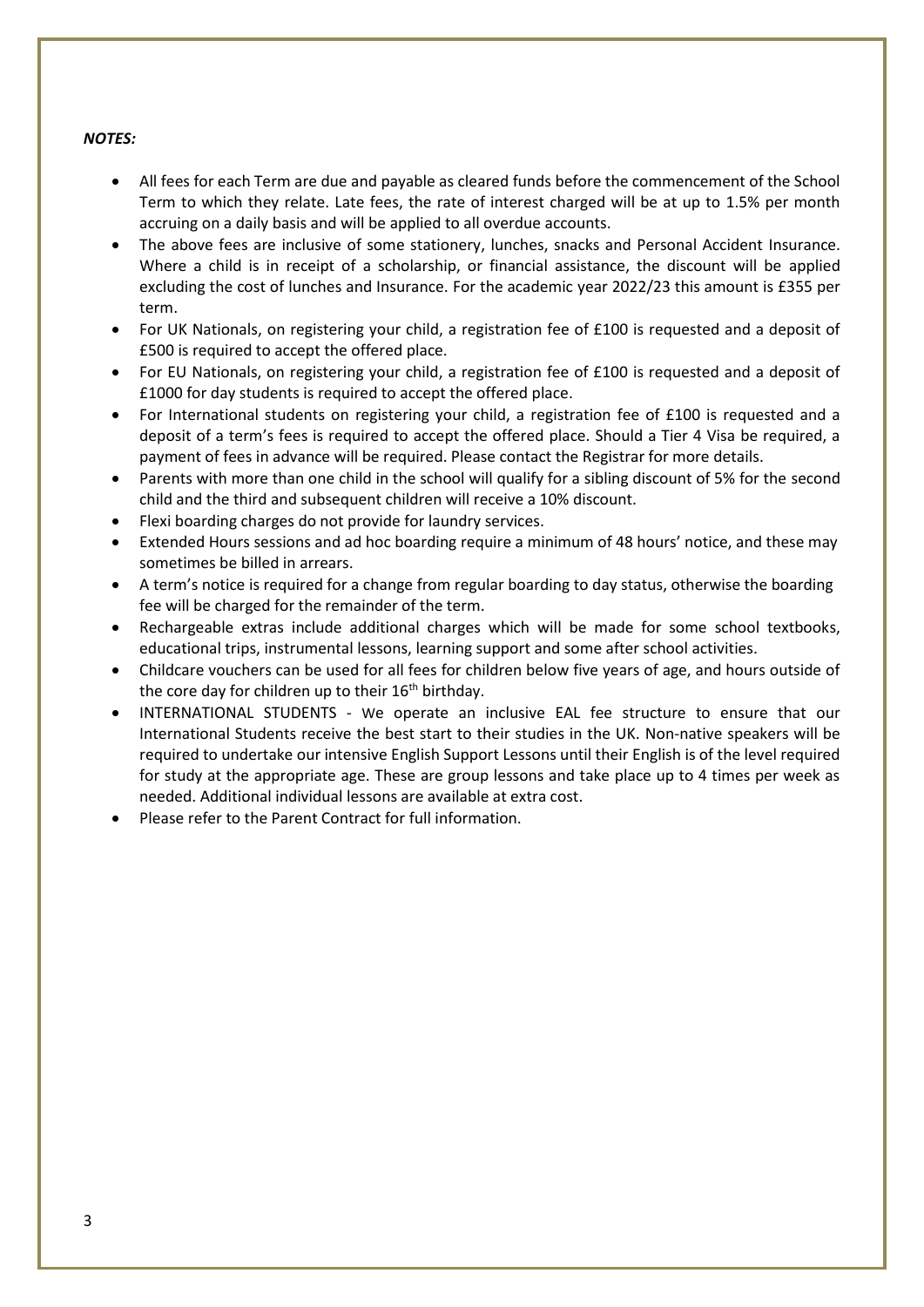# *MIDDLE AND SENIOR DAY AND BOARDING STUDENTS*

#### *SCHEDULE OF FEES - 2022/23*

| MIDDLE & SENIOR SCHOOL DAY FEES |        |
|---------------------------------|--------|
| Years 7 to 13                   | £6,416 |
|                                 |        |

| MIDDLE & SENIOR SCHOOL WEEKLY BOARDING FEES |         |
|---------------------------------------------|---------|
| Years 7 to 9                                | £9.747  |
| Years 10 to 13                              | £11.232 |

| <b>MIDDLE &amp; SENIOR SCHOOL FULL BOARDING FEES</b> |         |
|------------------------------------------------------|---------|
| Years 7 to 9                                         | £10,285 |
| Years 10 to 13                                       | £11.770 |

| <b>EXTENDED HOURS AND FLEXIBLE BOARDING OPTIONS - DAILY CHARGES</b> |                  |
|---------------------------------------------------------------------|------------------|
| Early Breakfast $(7:30 - 8:00)$                                     | £5.50            |
| Supper only (18:00 - 18:30)                                         | £8.50            |
| Supper & Study (18:00 - 20:30)                                      | £16.50           |
| Flexible boarding by night $(17:15 - 8:00, 1$ night)                | £85.00 per night |
| Flexible boarding by week (17:15 - 8:00, 7 nights)                  | £585.00 per week |

| <b>ACADEMIC SUPPORT CHARGES</b>                                  |                               |
|------------------------------------------------------------------|-------------------------------|
| Middle or Senior school individual support session               | £47.00                        |
| Middle or Senior school group support session                    | £41.00                        |
| <b>Intensive English Support Package for non-native speakers</b> | £950.00 per term (compulsory) |
| Middle or Senior school additional EAL session (if needed)       | £54.00                        |
| English as an Additional Language GCSE as an option              | £425.00 per term              |

#### **MUSIC TUITION**

**Music lessons are available on a wide range of instruments from peripatetic teachers who will submit their own invoices, which should be paid directly to them.**

#### **ACTIVITIES AND CLUBS**

**Some extra-curricular activities attract an additional charge and are either billed termly in arrears, or in some cases paid direct to the provider. Combined Cadet Force (CCF) Years 9 & 10 (Compulsory) Years 11 to 13 (Optional) £40 per term**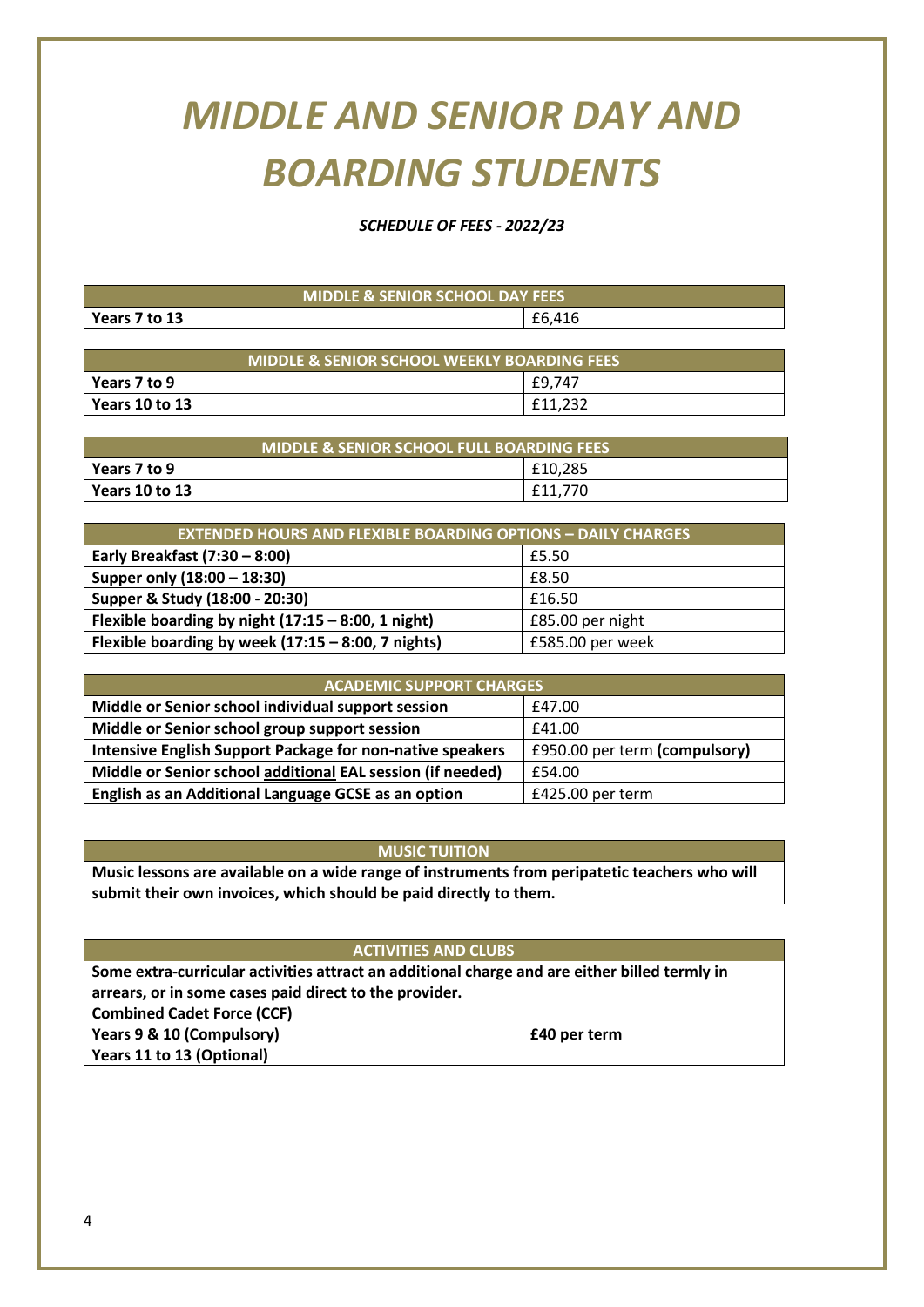#### *NOTES:*

- All fees for each Term are due and payable as cleared funds before the commencement of the School Term to which they relate. Late fees, the rate of interest charged will be at up to 1.5% per month accruing on a daily basis and will be applied to all overdue accounts.
- The above fees are inclusive of some stationery, lunches, snacks and Personal Accident Insurance. Where a child is in receipt of a scholarship, or financial assistance, the discount will be applied excluding the cost of lunches and Insurance. For the academic year 2022/23 this amount is £355 per term.
- For UK Nationals, on registering your child, a registration fee of £100 is requested and a deposit of £500 is required to accept the offered place. For Boarding students, an additional Boarding deposit of £500 is required.
- For EU Nationals, on registering your child, a registration fee of £100 is requested and a deposit of £1000 for day students is required to accept the offered place. For Boarding students, an additional Boarding deposit of £2000 is required.
- For International students on registering your child, a registration fee of £100 is requested and a deposit of a term's fees (boarding or day) is required to accept the offered place. Should a Tier 4 Visa be required, a payment of fees in advance will be required. Please contact the Registrar for more details.
- Parents with more than one child in the school will qualify for a sibling discount of 5% for the second child and the third and subsequent children will receive a 10% discount.
- Flexi boarding charges do not provide for laundry services.
- Extended Hours sessions and ad hoc boarding require a minimum of 48 hours' notice, and these may sometimes be billed in arrears.
- A term's notice is required for a change from regular boarding to day status, otherwise the boarding fee will be charged for the remainder of the term.
- Rechargeable extras include additional charges which will be made for some school textbooks, educational trips, DofE participation, CCF fees, instrumental lessons, learning support and some after school activities.
- The main external examinations are charged in the final term of Year 11 and Year 13. Examinations outside of this term, such as early entries or re-sits will be charged in the term in which they are due.
- Childcare vouchers can be used for all fees for hours outside of the core day for children up to their 16<sup>th</sup> birthday.
- INTERNATIONAL STUDENTS We operate an inclusive EAL fee structure to ensure that our International Students receive the best start to their studies in the UK. Non-native speakers will be required to undertake our intensive English Support Lessons until their English is of the level required for study at the appropriate age. These are group lessons and take place up to 4 times per week as needed. Additional individual lessons are available at extra cost.
- Please refer to the Parent Contract for full information.